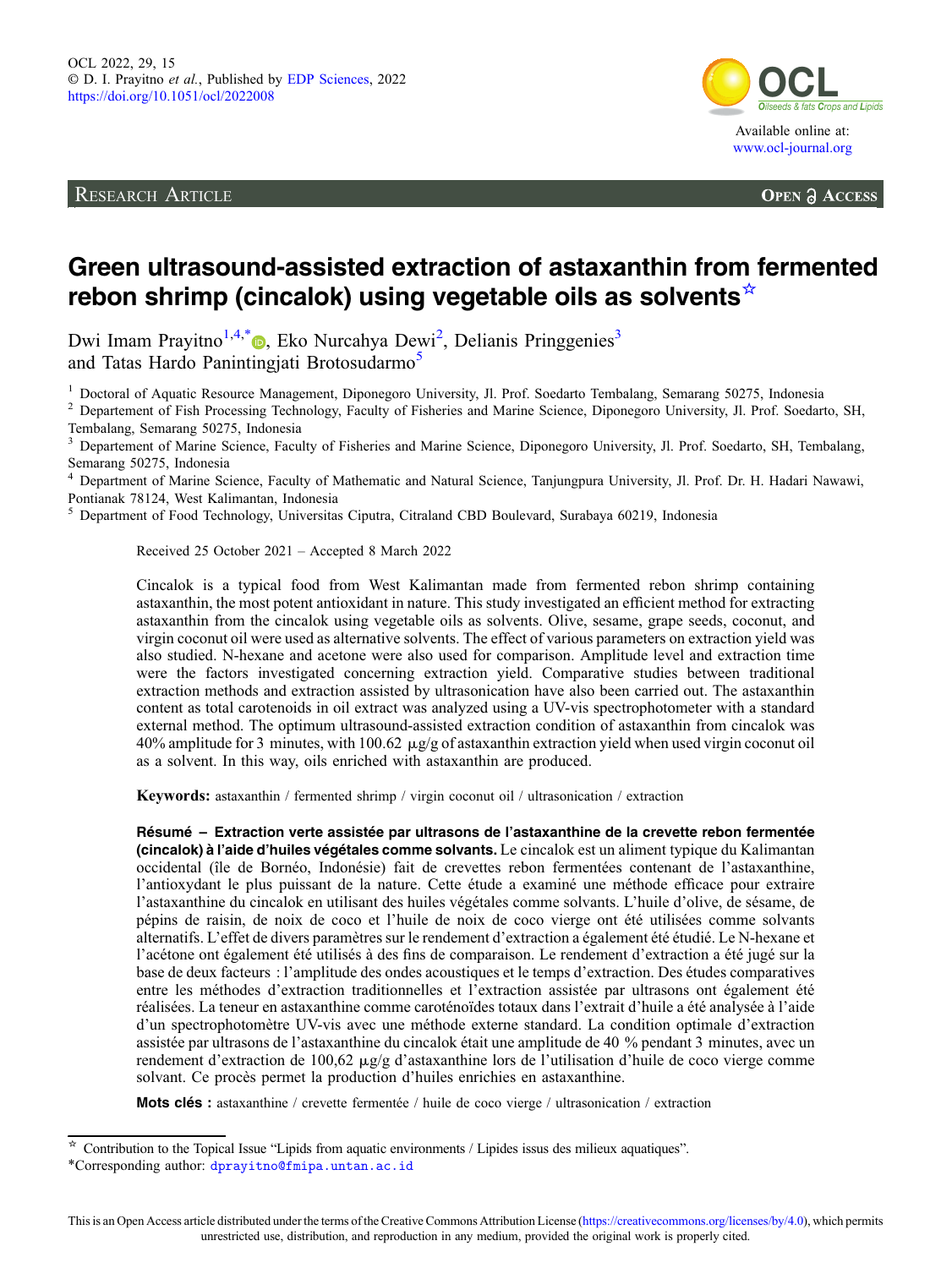## 1 Introduction

Cincalok ([Fig. 1](#page-2-0)) is a traditional fermented planktonic shrimp (Acetes sp.) widely produced in the coastal areas of West Kalimantan. Cincalok product is made from a mixture of shrimp, salt, and sugar in various compositions. Fermentation usually proceeds at ambient temperature for eight days in a closed container. Fermentation is completed when the shrimp paste becomes bright pink and develops a strong, sour, and savory flavor. A mixture of red and orange colors appears during shrimp fermentation.

Pigments in the group of carotenoids influence the color change of shrimp. Generally, carotenoid pigments in the shrimp species are astaxanthin, canthaxanthin, zeaxanthin, lutein, B-carotene, and other xanthophylls [\(Niamnuy](#page-7-0) et al., [2008](#page-7-0); [Rodríguez](#page-7-0) et al., 2017). However, since the amount of astaxanthin in shrimp varies between 64% and 98% of the total carotenoids, astaxanthin is usually regarded as the most important carotenoid in shrimp ([Rodríguez](#page-7-0) et al., 2017; [Su](#page-7-0) et al[., 2018](#page-7-0)).

Astaxanthin  $(3,3'-dihydroxy- $\beta$ , $\beta$ -carotene- $4$ , $4'-dione$ , Fig. 2)$  $(3,3'-dihydroxy- $\beta$ , $\beta$ -carotene- $4$ , $4'-dione$ , Fig. 2)$ has been reported to have many health functions. It is even more bioactive than other carotenoids such as zeaxanthin, lutein, and  $\beta$ -carotene; this is mainly due to the keto- and hydroxyl groups at each end of the molecule. Because of its molecular structure, astaxanthin has unique features that support its potential to promote human health, delaying or preventing degenerative diseases, arteriosclerosis, cataracts, and cancer. In particular, the polar end groups quench free radicals, while the double bonds of its middle segment remove high-energy electrons. These unique chemical properties explain some of its features, notably a higher antioxidant activity than other carotenoids ([Ishikawa](#page-6-0) et al., [2015;](#page-6-0) [Kishimoto](#page-7-0) et al., 2016; [Davinelli](#page-6-0) et al., 2018; [Brotosudarmo](#page-6-0) et al., 2020).

Several methods of extracting astaxanthin from shrimp have been studied such as maceration using petroleum solvent mixture (Dong *et al.*, 2014), microwave-assisted ([Zhao](#page-7-0) *et al.*, [2009\)](#page-7-0), and supercritical carbon dioxide extraction method ([Bauer and Minceva, 2019](#page-6-0)). In the extraction cases, cell disruption has been reported as a necessary process for obtaining a higher extraction efficiency of astaxanthin ([Cheong](#page-6-0) et al., 2014). Generally, two types of cell disruption can be adopted: (1) the non-mechanical approach includes chemical treatment, osmotic shock, and enzymatic treatment; (2) the mechanical approach involves a high-pressure homogenizer, bead milling, grinding, and ultrasonication treatment. The advantage of using the ultrasonication approach is the relatively lower energy consumption, which is beneficial for reducing the operation cost, faster extraction, and greener processing. The principle of cell disruption by ultrasound is due to the high shear forces arising from the cavitation bubbles of ultrasonic waves and mechanical shearing, promoting the cell disruption of shrimp shells (Fabre et al[., 2015;](#page-6-0) Gulzar et al[., 2020](#page-6-0); [Vallejo-Domínguez](#page-7-0) et al[., 2021\)](#page-7-0).

Generally, different solvents have different extraction efficiency. The majority of solvents have petroleum origins. The intricate processing steps involved in the industrial extraction cycle make it increasingly difficult to predict the overall environmental impact. The ideal alternative solvents suitable for green extraction should have high solvency, high flash points with low toxicity and low environmental impacts, be readily biodegradable, and be obtained from renewable (non-petrochemical) resources at a reasonable price. They should be easy to recycle without any deleterious effect on the environment (Chemat et al[., 2019\)](#page-6-0). Due to astaxanthin solubility in the oil (Ambati et al[., 2014](#page-6-0)), one promising alternative to the traditional processes is to substitute organic solvents with vegetable oils. Apart from being environmentally friendly and a sustainable extraction method, oil plays a barrier against oxygen and consequently retards the astaxanthin extract's oxidation time and degradation rate.

The appropriate extraction method is a critical factor affecting the final yield and physicochemical properties of astaxanthin obtained. Therefore, in this study, ultrasoundassisted extraction of astaxanthin from cincalok using variations of vegetable oil as solvents has been done to develop greener, sustainable, and viable industries.

## 2 Materials and method

## 2.1 Preparation of Cincalok

Cincalok was made using fresh Acetes shrimp directly taken from fishers. Cincalok was prepared by the traditional method with some modifications. The shrimp was cleaned with saltwater and sorted from other sea animals. Sugar and salt were added to the shrimp by a ratio of 10:1:1 (w/w/w), respectively, then appropriately mixed. The mixture was kept in a closed plastic container and maintained at room temperature without light for eight days. Cincalok produced was filtered, and the residue was dried at 50 °C for 3 hours using vacuum drying. Dry cincalok was ground using a screw press and ready for further treatment.

## 2.2 Extraction of astaxanthin from cincalok using ultrasonication methods

Ultrasound-assisted extraction was carried out by a Vibra Cell-750 HV (20 kHz, probe 13 mm) ultrasonic processor. A sample of 2 g of dry cincalok was dispersed in 10 mL of different treatments of vegetable oil and inserted into a 20 mL plastic vessel. The probe was immersed to a depth of 3 cm. Ultrasonication total time was varied for 1 to 5 minutes, with 5 seconds of ultrasonication and 5 seconds of resting time to prevent overheating the sample. Separation was conducted by filtration using a syringe filter  $(0.43 \mu m)$ , and the supernatant was analyzed for astaxanthin yield. This extraction method was also performed by varying amplitude from 20, 30, and 40 %. The mixture was filtered, the filtrate was analyzed using UV-Vis spectrophotometers. Each treatment was carried out in the darkroom for three replications. The data presented in this paper are average values.

## 2.3 Extraction of astaxanthin from cincalok using conventional methods

Two grams of dried cincalok was added into 10 mL of vegetable oil. The mixture was blended for 30 minutes, macerated for 24 hours, and filtered. Each treatment was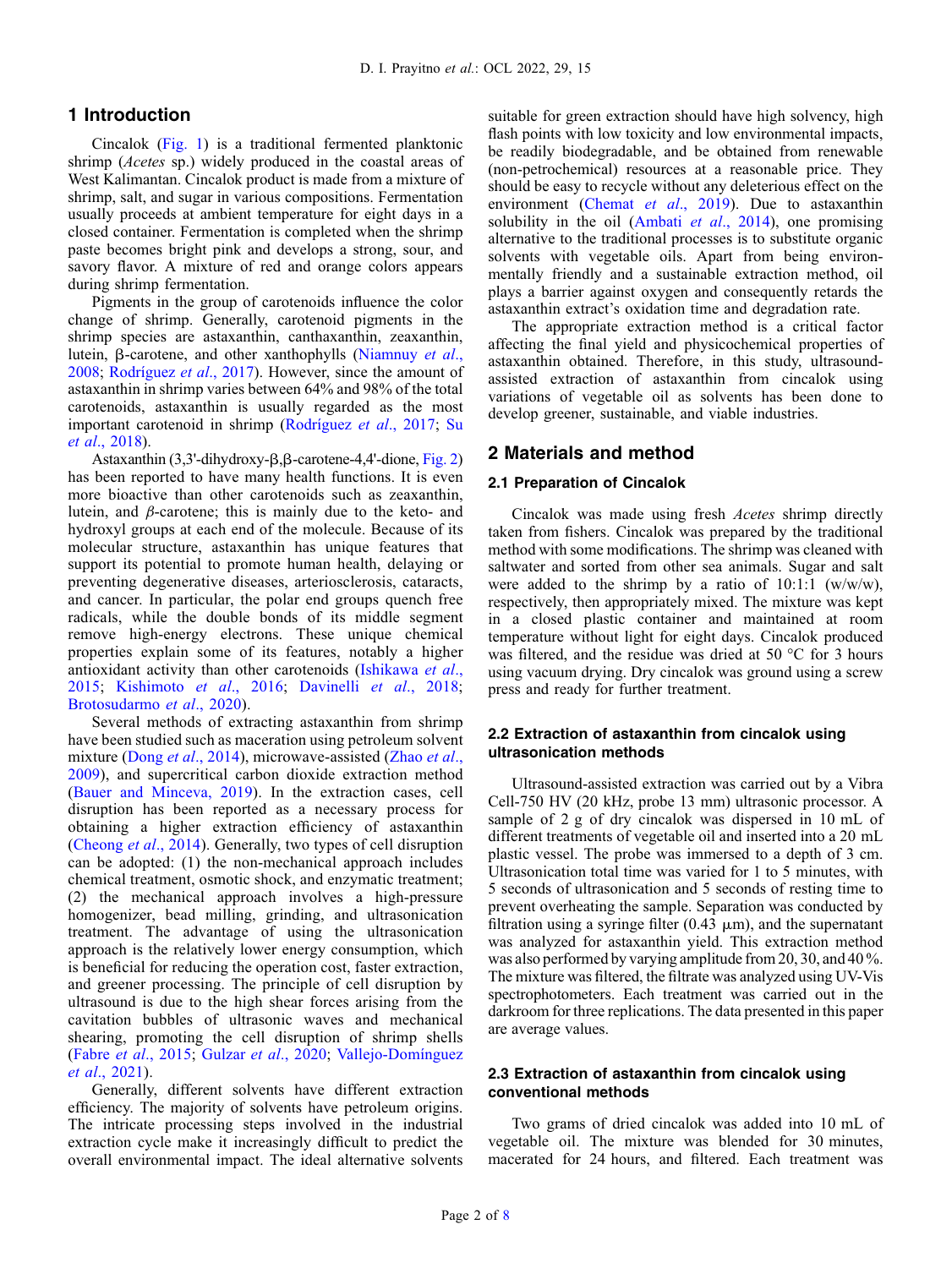<span id="page-2-0"></span>

Fig. 1. Cincalok.

carried out in the darkroom for three replications. Each filtrate that contains astaxanthin was measured by a UV-Vis spectrophotometer. The data presented in this paper are average values.

## 2.4 Determination of astaxanthin as total carotenoid

The astaxanthin as total carotenoid concentration extracted in each oil was measured spectrophotometrically using modified form the procedure by Goula et al[. \(2017\)](#page-6-0) and Corbu et al[. \(2019\).](#page-6-0) For the first experimental step, the astaxanthin analytical standard was dissolved in acetone to prepare standard solutions at concentrations of 0.5 until 7.0 mg/L. The analyses were carried out by measuring the absorbance in the range 350–650 nm using a UV-Vis Spectrophotometer U-1800 SHIMADZU. The spectrum was used to identify the wavelengths for the maximum absorbance of astaxanthin. Linear regression was applied to calculate the standard curve. The coefficients of determination  $(R^2)$  value (0.9996) revealed good linearity over the wavelength of 477 nm for astaxanthin was shown in [Figure 3.](#page-4-0)

Each extracted filtrate was pipetted as much as 1 mL and put into a 5 mL volumetric flask, then acetone was added until the mark. The mixture was shaken until homogeneous, the absorbance was read at the wavelength obtained previously from the standard astaxanthin. Pure vegetable oil before extraction was also given the same treatment to see their absorption spectra in acetone in the wavelength range of 300– 700 nm. The absorbance of the extracted filtrate at the maximum wavelength obtained is then reduced by the absorbance value of vegetable oil at the same wavelength (if there was absorption) as a correction factor, then converted in units of concentration through the resulting equation from the standard curve obtained.

## 3 Results and discussion

Fermentation continued by an extraction process using green solvents is an eco-friendly and straightforward method to recover astaxanthin from shrimp [\(Cheong](#page-6-0) et al., 2014; [El-Bialy and El-Khalek, 2020](#page-6-0)). An essential issue in the recovery of astaxanthin from shrimp shells is the initial water content (Hu et al[., 2019](#page-6-0)). The high-water content of food sources is considered a negative factor for an efficient carotenoid extraction. Thus, the superiority of the recovering yield from dry solid samples over submerged ones could be attributed to the extraction efficiency, not to the fermentation process itself. For this reason, in this work, before the extraction process, cincalok as fermented rebon shrimp was dried at  $50^{\circ}$ C in vacuum drying for eliminating the water content up to 3.8%.

As shown in [Figure 4,](#page-4-0) the oil turns reddish during the extraction process, indicating that the astaxanthin is penetrated into the oils. The reddish color of astaxanthin is due to a conjugated polyene structure. Li et al[. \(2013\)](#page-7-0) reported that the endogenous amphiphilic content of vegetable oils and the polyunsaturation degree of triglycerides play an important role in utilizing green solvents for recovering natural pigments such as astaxanthin. The astaxanthin inside the cell was extracted into the vegetable oil phase by hydrophobic interactions.

#### 3.1 Effect of time on the astaxanthin extraction yield

The effect of extraction time on the astaxanthin yield was investigated. In this work, extraction was carried out at amplitudes of 30%. [Figure 5](#page-4-0) shows the astaxanthin extraction yield was time-dependent and increased with extended ultrasonic times, especially from 1 to 3 minutes, but slowly from 3 to 5 minutes. Thus, the efficient extraction period for achieving the maximum yield of astaxanthin was about 3 minutes. This can be attributed to the fact that extraction presents two stages. The first stage is characterized by a rapid rate, involves the solvent's penetration into the cellular structure followed by the dissolution of soluble constituents in the solvent. In contrast, the second one involves the external diffusion of soluble constituents through the porous structure of the residual solids and its transfer from the solution in contact with the particles to the solution's bulk [\(Goula](#page-6-0) et al., [2017](#page-6-0)).

A similar trend was reported by Li et al[., \(2013\)](#page-7-0), [Zhou](#page-7-0) et al. [\(2013\),](#page-7-0) and Goula et al[. \(2017\),](#page-6-0) who extracted  $\beta$ -carotene from sunflower oil, astaxanthin from Haematococcus Pluvialis, and carotenoids from pomegranate wastes, respectively. They attributed this observation that ultrasonic waves could disrupt the cell walls, so a larger contact area between solvent and material was created and more oil appeared on the surface. However, this effect would be increasingly weak on the inner cell walls as the distance is increased. Thus, the ultrasonic waves affect the mass transfer rate mainly in the solvent penetration stage.

In this work, after 3 minutes of extraction, the astaxanthin concentrations obtained depending on the applied extraction solvent were 32.54, 53.46, 26.57, 46.34, and 100.62  $\mu$ g astaxanthin/g of dry cincalok using olive, sesame, grape seeds, coconut, and virgin coconut oil respectively [\(Fig. 5](#page-4-0)). A low solvent viscosity is usually associated with an improved solvent migration through the matrix to increase extraction efficiency during an extraction process. Thus, the highest extraction yield obtained for virgin coconut oil may be attributed to its lowest viscosity. The viscous medium prevents the distribution of ultrasonic waves and the formation of cavitation bubbles [\(Challis and Pin](#page-6-0)field, 2014), thus decreasing the mass transfer and extraction yield, as seen during the present study. Some previous studies supported this phenomenon while extracting astaxanthin using natural deep eutectic solvent (Zhang et al[., 2014;](#page-7-0) Roy et al[., 2021\)](#page-7-0). [Table 1](#page-5-0)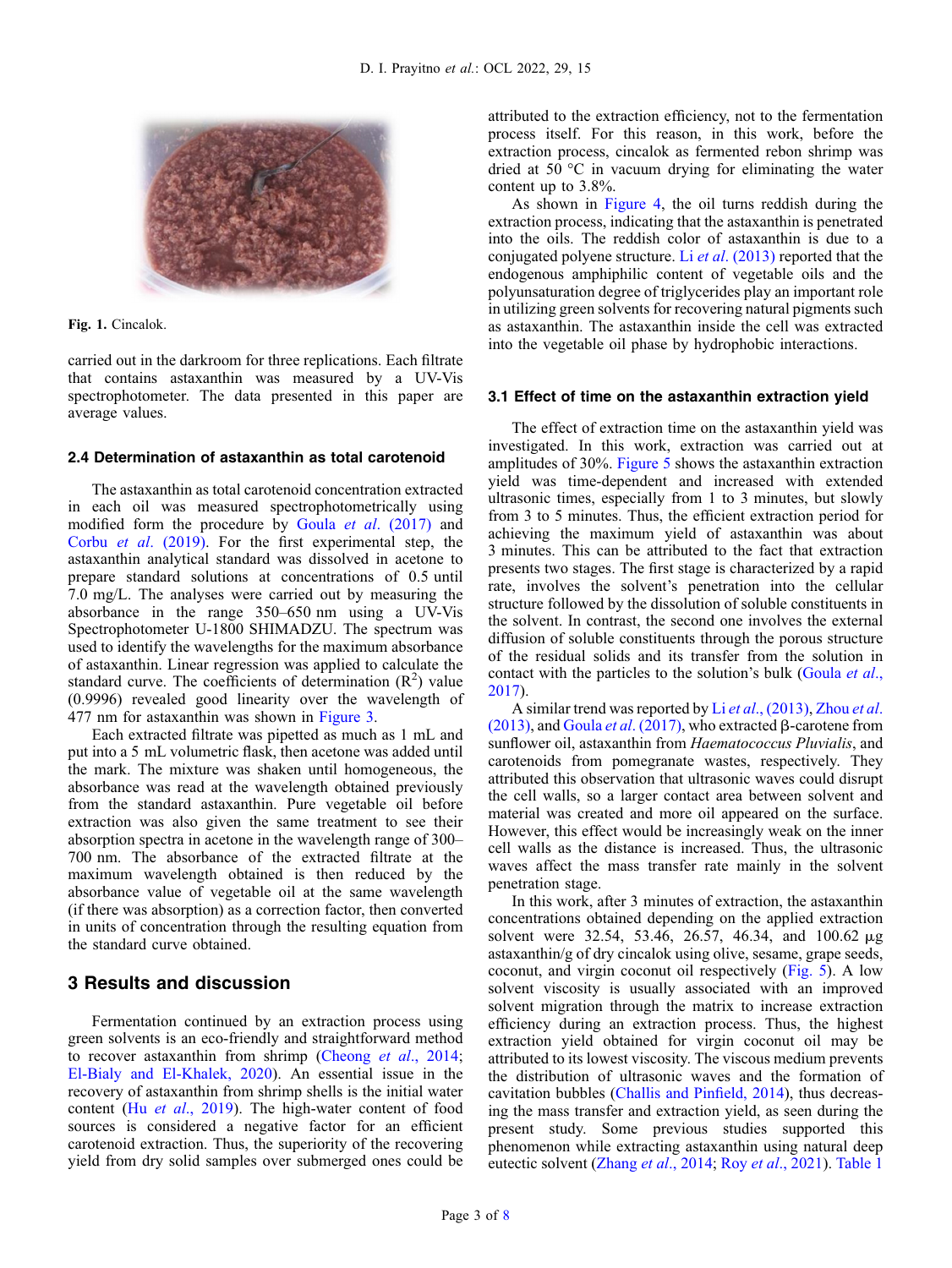<span id="page-3-0"></span>

Fig. 2. Chemical structure of astaxanthin.

shows the viscosity values of oils used in this work, which was determined using an Ostwald viscometer.

The higher astaxanthin extracted in sesame oil than grape seeds and coconut oil may be attributed to its higher free fatty acid value (as shown in [Tab. 1\)](#page-5-0). The extraction yield of astaxanthin increased with the presence of acid. Regarding organic solvents, there was no significant difference between acetone and n-hexane. The recovery of astaxanthin in these solvents was not higher than using virgin coconut oil as a solvent. The reasons were probably that the polarity of acetone and n-hexane is lower than the vegetable oil used in this study, so astaxanthin is easier to extract using vegetable oil, which contains long-chain fatty acids.

## 3.2 Effect of amplitude on the astaxanthin extraction yield

The effect of ultrasound amplitude on the astaxanthin yield was also investigated. In this study, extraction was carried out at different amplitudes while extraction time parameters were constant (3 minutes). The system temperatures for 20, 30, and 40% amplitudes were recorded at 45, 60, and 90 °C, respectively. The extraction yield improved with an increased amplitude level up to values 40% ([Fig. 6](#page-5-0)). This effect may be due to ultrasound's improved cavitation and mechanical effect, which increased the contact surface area between solid and liquid surfaces and caused greater penetration of the solvent into the peel matrix. At high amplitude levels, cavitation bubble collapse is more violent. According to [Zhang](#page-7-0) *et al.* [\(2014\)](#page-7-0), since the temperature and pressure were very high inside the bubbles and the collapse of bubbles occurred over a very short time, a violent shock wave and a high-speed jet were generated, which could enhance the penetration of the solvent into the cell tissues and accelerate the intracellular product release into the solvent by disrupting the cell walls. The astaxanthin concentrations obtained at amplitude level 40% were 46.31, 67.33, 34.60, 61.68, 100.56, 55,61, and 53.52 mg astaxanthin/g of dry cincalok using olive, sesame, grape seeds, coconut, virgin coconut oil, acetone, and n-hexane, respectively.

An increase in amplitude accompanies the increase in temperature. Temperature is also an important factor in the extraction of heat-sensitive compounds. Along with the increase of temperature, the solvent diffusion rate and the mass transfer intensification result in the dissolution of objective components. In this work, the system temperatures for amplitudes of 20, 30, and 40 % were recorded at 45, 60, and 90 °C, respectively. As shown in [Figure 6,](#page-5-0) the effect of temperature on the astaxanthin content extracted by vegetable oils was significant. Increasing extraction temperature from 45 °C to 90 °C causes increasing extraction yield. The phenomenon may be attributed to the fact that an increase in temperature increases solubility and diffusion coefficients of the compounds to be extracted and decreases the solvent's viscosity, thus facilitating its passage through the solid substrate mass. Under the conditions of this study, no lipid oxidation was observed. This is supported by several studies which reported that lipid oxidation occurred above 100 °C (Gertz et al[., 2014;](#page-6-0) [Vaskova and Buckova, 2015\)](#page-7-0).

## 3.3 Comparative studies with the conventional method

The extraction method by maceration at room temperature for 24 hours was also carried out as a comparative study. In all experiments, the conventional method showed lower astaxanthin extraction yields than the ultrasonication method performed at 30% amplitude for 3 minutes (see [Fig. 7](#page-5-0)). The enhancement in extraction obtained by using ultrasound is mainly attributed to the effect of acoustic cavitation produced in the solvent by the passage of an ultrasound wave. Ultrasound also exerts a mechanical effect, allowing greater solvent penetration into the tissue and increasing the contact surface between the solid and liquid phases. As a result, the solute quickly diffuses from the solid phase to the solvent. Based on the experiments that have been done, virgin coconut oil shows the best astaxanthin extraction ability.

#### 3.4 Before and after treatment fatty acid profile

The gas chromatography analysis has been carried out to determine the fatty acid profile of virgin coconut oil before and after extraction. The results are presented in [Table 2](#page-6-0). Although astaxanthin's lipid nature, the result showed no significant difference between the fatty acid profile of virgin coconut oil before and after astaxanthin extraction from cincalok using the ultrasonic method. A similar trend was reported by [Gutte](#page-6-0) et al. [\(2015\),](#page-6-0) who showed no significant effects on flaxseed fatty acid profile by ultrasonic-assisted extraction. [Chemat](#page-6-0) et al. [\(2004a](#page-6-0), [2004b\)](#page-6-0) also reported no significant change in the lipid profile of sunflower oil due to the ultrasonication process in a relatively short time and low temperature. This extraction condition could prevent the oil oxidation effect from the metal horn [\(Pingret](#page-7-0) *et al.*, 2012).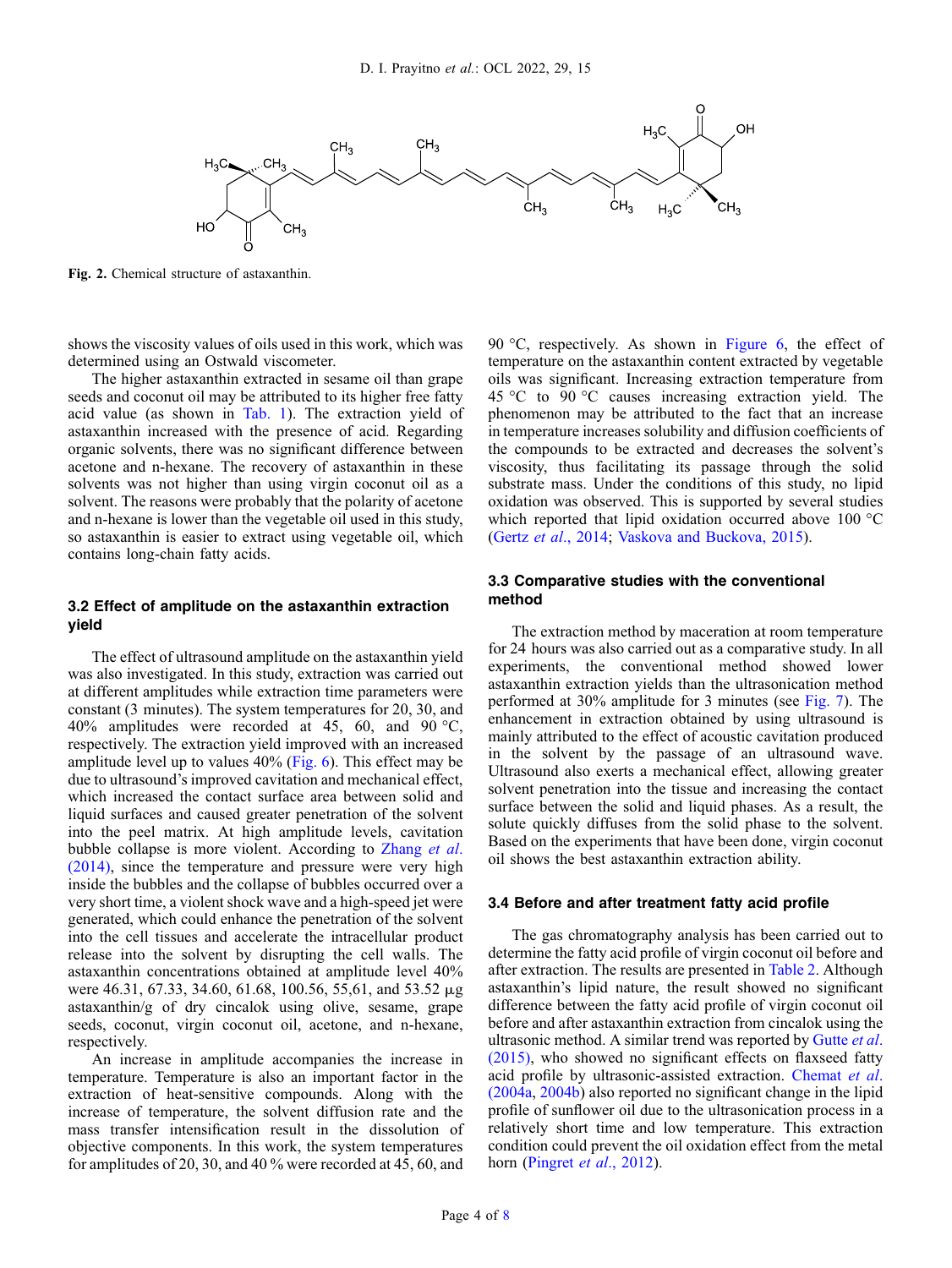<span id="page-4-0"></span>

Fig. 3. Spectrum and a calibration curve of astaxanthin.



Fig. 4. Vegetable oil used (bottom) and supernatant extracted using ultrasonication (top).



Fig. 5. Effect of ultrasonic times on the astaxanthin extraction yield.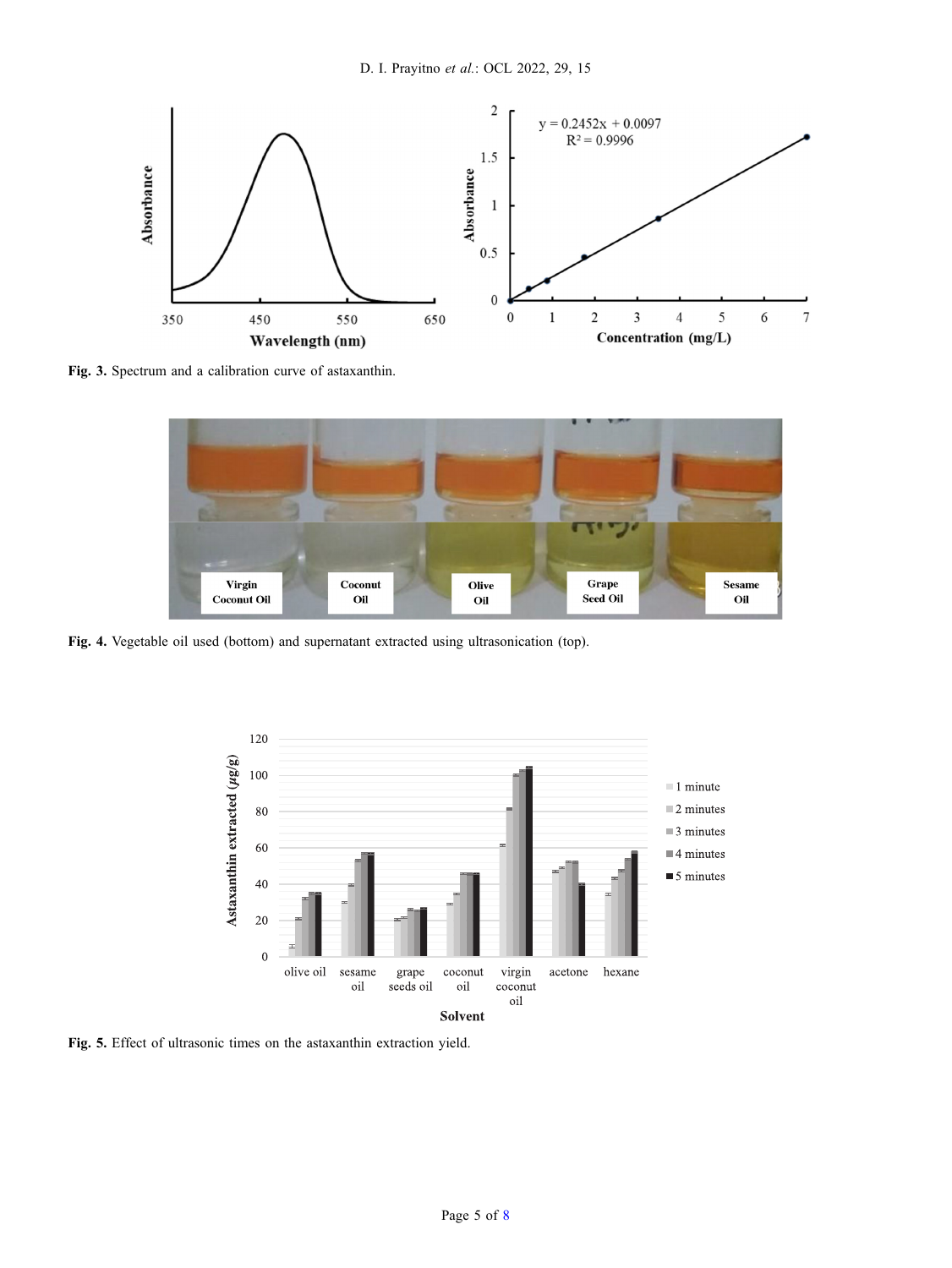<span id="page-5-0"></span>

Fig. 6. Effect of ultrasonic amplitude on the astaxanthin extraction yield.



Fig. 7. Comparative studies with the conventional method.

Table 1. Physico-chemical properties of oils used.

| Oil            | Viscosity (cSt) at room temperature | Free Fatty Acid Value (%) |
|----------------|-------------------------------------|---------------------------|
| Olive          | 47.85                               | 0.4096a                   |
| Sesame         | 46.09                               | 0.5632 b                  |
| Grape seeds    | 36.36                               | 0.2812 b                  |
| Coconut        | 30.78                               | $0.3072$ c                |
| Virgin coconut | 27.67                               | 0.3584c                   |
| Acetone        | 0.37                                | $\overline{\phantom{0}}$  |
| n-hexane       | 0.49                                |                           |

FFA values were expressed in oleic acid (a), linoleic acid (b), lauric acid (c).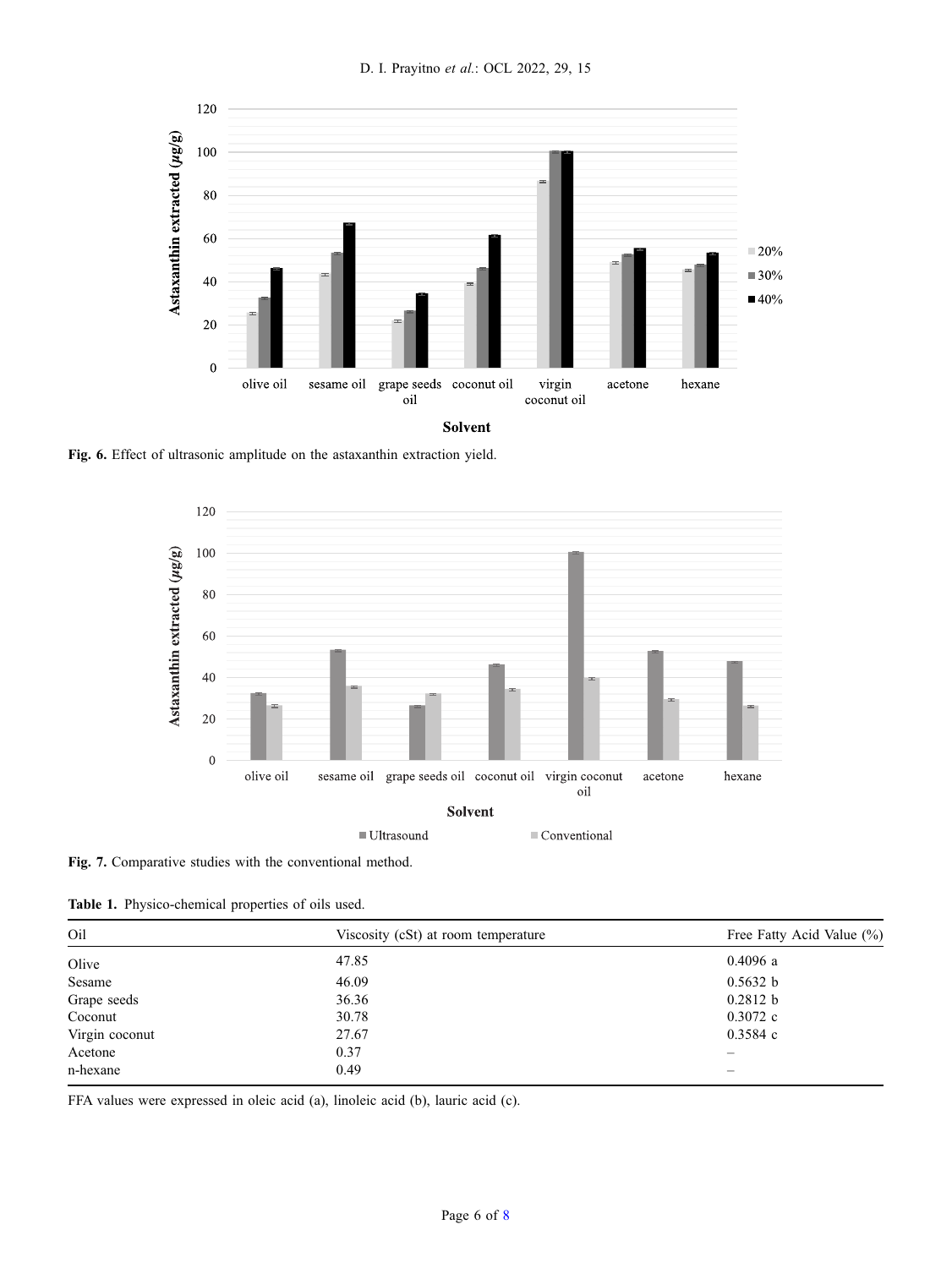| Fatty acid                                  | Virgin coconut oil before<br>astaxanthin extraction $(\% )$ | Virgin coconut oil after<br>astaxanthin extraction $(\%)$<br>2.13 |
|---------------------------------------------|-------------------------------------------------------------|-------------------------------------------------------------------|
| Butyric acid (C4:0)                         | 1.93                                                        |                                                                   |
| Hexanoic acid (C6:0)                        | 0.40                                                        | 0.41                                                              |
| Octanoic acid $(C8:0)$                      | 7.34                                                        | 7.21                                                              |
| Decanoic acid $(C10:0)$                     | 6.29                                                        | 6.14                                                              |
| Lauric acid $(C12:0)$                       | 48.49                                                       | 47.75                                                             |
| Tetradecanoic acid (C14:0)                  | 17.49                                                       | 17.32                                                             |
| Palmitic acid (C16:0)                       | 8.39                                                        | 8.67                                                              |
| Trans-9 elaidic acid (C18:1)                | 2.48                                                        | 2.62                                                              |
| $Cis-9$ -oleic acid $(C18:1)$               | 5.97                                                        | 6.37                                                              |
| Linoleic acid $(C18:2)$                     | 1.21                                                        | 1.26                                                              |
| $Cis-13-16-docosadienoic acid (C22:2n-6.9)$ |                                                             | 0.12                                                              |

<span id="page-6-0"></span>Table 2. Fatty acid profile of virgin coconut oil before and after astaxanthin extraction from cincalok using the ultrasonic method.

## 4 Conclusion

Ultrasound-assisted extraction has been developed and demonstrated to be a green bio-refining technique to extract astaxanthin from cincalok with various advantages in terms of time and yield. Virgin coconut oil has been proven to be a "green" substitute for petroleum-based solvents that can be safely used in extraction. The best extraction results were achieved in 3 minutes with an amplitude of 30%. In addition, there is no need for subsequent separation of oil and astaxanthin since the pigmented oil can find use as an astaxanthin source in different products. However, the perspective of a Response Surface Methodology (RSM) to better understand the action of each parameter with the indication of the oil characteristics can be applied for future investigation.

## **References**

- Ambati RR, Phang SM, Ravi S, Aswathanarayana RG. 2014. Astaxanthin: sources, extraction, stability, biological activities and its commercial applications – a review. Marine Drugs 12: 128–152.
- Bauer A, Minceva M. 2019. Direct extraction of astaxanthin from themicroalgae Haematococcus pluvialis using liquid-liquid chromatography. RSC Advances 9: 22779–22789.
- Brotosudarmo THP, Limantara L, Setiyono E, Heriyanto. 2020. Structures of astaxanthin and their consequences for therapeutic application. International Journal of Food Science 2156582: 1–16.
- Challis RE, Pinfield VJ. 2014. Ultrasonic wave propagation in concentrated slurries – the modelling problem. Ultrasonics 54(7): 1737–1744.
- Chemat F, Grondin I, Sing ASC, Smadja A. 2004a. Deterioration of edible oils during food processing by ultrasound. Ultrasonics Sonochemistry 11(1): 13–15.
- Chemat F, Grondin I, Costes P, Moutoussamy L, Sing ASC, Smadja J. 2004b. High power ultrasound effects on lipid oxidation of refined sunflower oil. Ultrasonics Sonochemistry 11(5): 281-285.
- Chemat F, Vian MA, Ravi HK, et al. 2019. Review of alternative solvents for green extraction of food and natural products: panorama, principles, applications and prospects. Molecules 24(16): 1–27.
- Cheong JY, Nor Azwady AA, Rusea G, et al. 2014. The availability of astaxanthin from shrimp shell wastes through microbial fermentations, Aeromonas hydrophila and cell distruptions. International Journal of Agriculture & Biology 16: 277–284.
- Corbu AR, Rotaru A, Nour V. 2019. Edible vegetable oils enriched with carotenoids extracted from by-products of sea buckthorn (Hippophae rhamnoides ssp. sinensis): the investigation of some characteristic properties, oxidative stability and the effect on thermal behaviour. Journal of Thermal Analysis Calorimetry 142(2): 735–747.
- Davinelli S, Nielsen ME, Scapagnini G. 2018. Astaxanthin in skin health, repair, and disease: a comprehensive review. Nutrients 10(4): 1–12.
- Dong S, Huang Y, Zhang R, Wang S, Liu Y. 2014. Four different methods comparison for extraction of astaxanthin from green alga Haematococcus pluvialis. The Scientific World Journal 694305:  $1 - 7$ .
- El-Bialy HAA, El-Khalek HHA. 2020. A comparative study on astaxanthin recovery from shrimp wastes using lactic fermentation and green solvents: an applied model on minced Tilapia. Journal of Radiation Research and Applied Sciences 13(1): 609–620.
- Fabre JF, Lacroux E, Valentin R, Mouloungi Z. 2015. Ultrasonication as a highly efficient method of flaxseed mucilage extraction. Industrial Crops and Products 65: 354–360.
- Gertz C, Aladedunye F, Matthaus B. 2014. Oxidation and structural decomposition of fats and oils at elevated temperatures. European Journal of Lipid Science Technology 116(11): 1457–1466.
- Goula AM, Ververi M, Adamopoulou A, Kaderides K. 2017. Green ultrasound-assisted extraction of carotenoids from pomegranate wastes using vegetable oils. Ultrasonic Sonochemistry 34: 821–830.
- Gulzar S, Raju N, Nagarajarao RC, Benjakul S. 2020. Oil and pigments from shrimp processing by-products: extraction, composition, bioactivities and its application – a review. Trends in Food Science & Technology 100: 307–319.
- Gutte KB, Sahoo AK, Ranveer RC. 2015. Effect of ultrasonic treatment on extraction and fatty acid profile of flaxseed oil. Oilseeds and fats, Crops and Lipids 22(6): D606.
- Hu J, Lu W, Lv M, Wang Y, Ding R, Wang L. 2019. Extraction and purification of astaxanthin from shrimp shells and effects of different treatments on its content. Brazilian Journal of Pharmacognosy 29: 24–29.
- Ishikawa S, Hashizume K, Nishigori H, Tezuka Y, Sanbe A, Kurosaka D. 2015. Effect of astaxanthin on cataract formation induced by glucocorticoids in the chick embryo. Current Eye Research 40: 535–540.